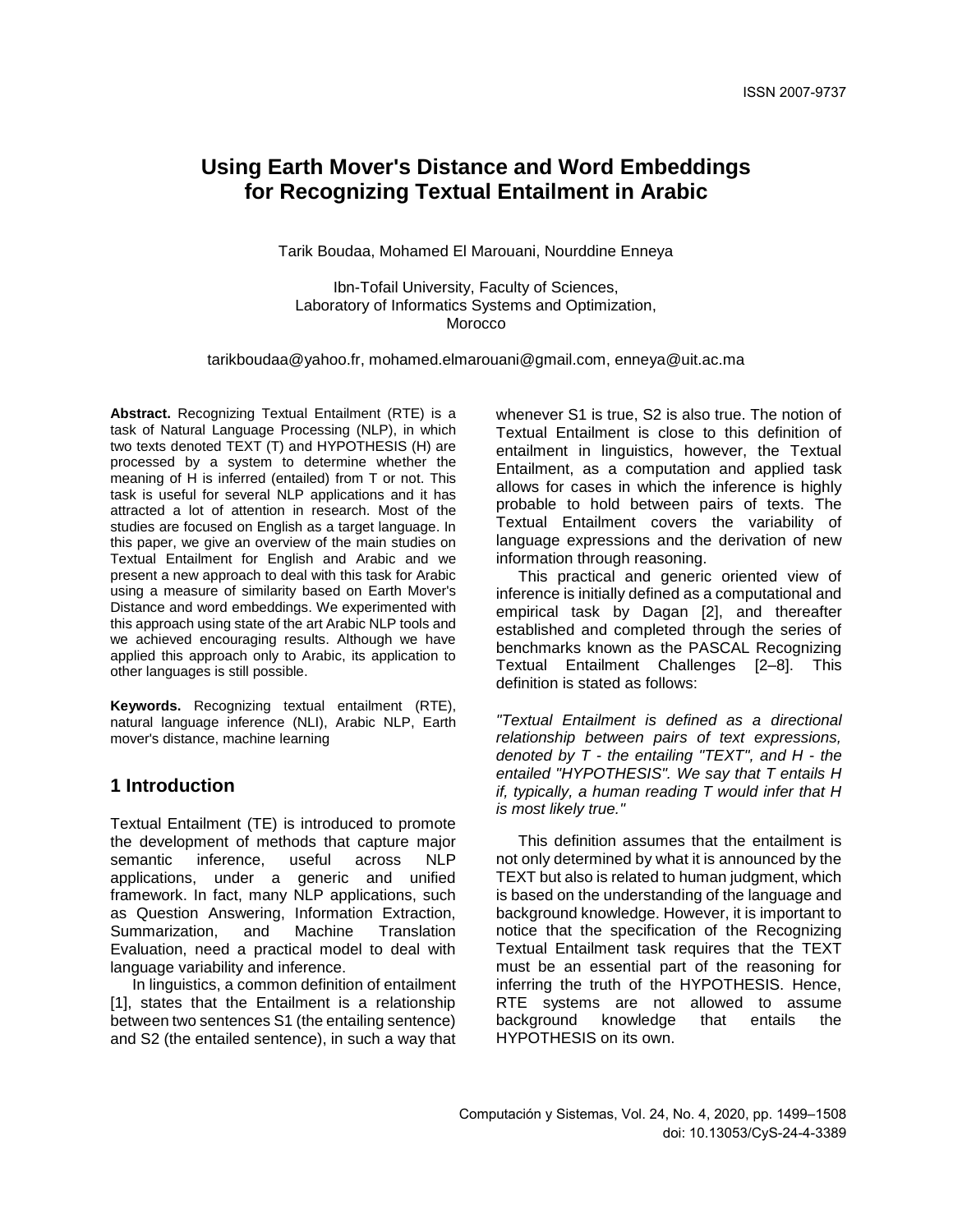On another side, [9] attempted to formalize the definition of the notion of Textual Entailment by proposing a probabilistic definition:

"*We say that a text T entails a hypothesis H if T increases the likelihood of H being true, that is, if: P (H is true / T) > P (H is true)".*

Operationally, in the RTE task, a computational system (RTE system) accepts as input a pair of texts T (TEXT) and H (HYPOTHESIS) and decides whether H is entailed by T according to the definition given above.

Textual Entailment is applied initially in recognition mode, thereafter The RTE PASCAL challenges have led to more complicated applications of Textual Entailment in search mode [4–6] where the task of the systems becomes extracting, from a given document, all texts that entail a given hypothesis.

In recognition mode, there are two variants of systems, depending on their output, namely:

- ‒ The two-way RTE systems: in this case, the system receives as input the (T, H) pair and outputs the label "entails" or "not entails".
- ‒ The three-way RTE systems: these systems handle also the case of contradiction between T and H, their output is one of the labels: "Entails", "Contradiction" or "Unknown".

To be consistent with the definitions above, a looser definition of contradiction that more closely matches human intuitions is established [10] :

"*The HYPOTHESIS H of an entailment pair contradicts the TEXT T if a human reader would say that H is highly unlikely to be true given the information described in T*."

The present work concentrates on the Arabic language and proposes a new two-way RTE system for Arabic by employing an approach based on measuring semantic similarity between the TEXT and HYPOTHESIS based on Earth mover's distance and word embedding.

The rest of this paper is organized as follows: Section 2 provides an overview of Textual Entailment works in English and Arabic. Section 3 describes the approach. The evaluation is presented in Section 4. Finally, we conclude in Section 5.

# **2 Related Work**

There have been many studies with various approaches conducted on Textual Entailment. In these following subsections, we review the main approaches used to deal with Textual Entailment in previous works for English and Arabic, and we present Word Mover's Distance (WMD) and highlighting its relationship with Earth mover's distance.

### **2.1 Main Approaches for English Textual Entailment**

Textual Entailment is treated in several works by assuming that it correlates with the similarity that can be captured at different levels depending on the chosen linguistic representation of the text (e.g. Bag of Words, Structured Representation, Logical Representation…). Lexical similarity methods depend on some measures of lexical similarities using lexical resources (e.g. [11, 12] ). Some systems approximated the entailment problem as of checking if a good alignment exists between parts of the HYPOTHESIS and parts of the TEXT(e.g. [13, 14]). More structured approaches compute also similarities at the syntactic level by comparing syntactic representations. A common way to perform this comparison is by computing the lowest cost transformation of T's representation to H's representation by executing a sequence of elementary edit operations [15–18].

There are significant attempts in the literature to deal with Textual Entailment by transforming the pairs of texts (T, H) into logical representations. In this model, the Textual Entailment is handled in terms of logical entailment. Thus, inference holds between T and H if it holds between their logical representations, plausibly by applying a set of relaxations to make systems robust to errors (e.g. [19–22]). Many systems combine logical based approaches with other techniques such as shallow semantic analysis. Boeing Language understanding engine (BLUE) [23] is an example of this combination.

It uses two strategies implemented by two components on the pipeline. The first one is a logical component and the second is based on a bag of word model that ignore structured representation and acts as a post- process of the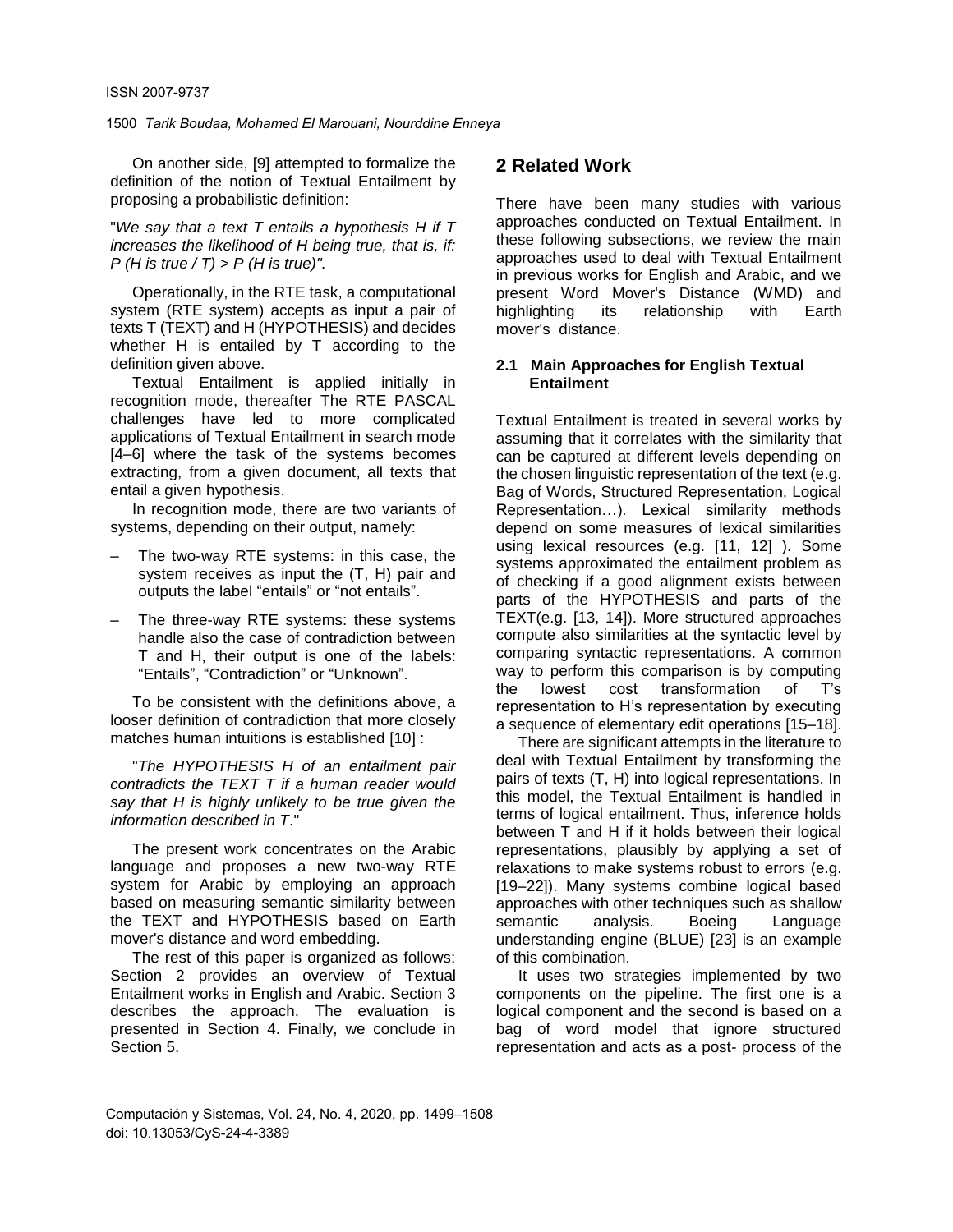logical component to try to test inference validity for pairs that the logical component can't classify.

Another example of hybrid approaches is that made in [24], where authors extract a set of shallow features based mainly on a set of metrics extracted from a bag of word model, and other features based on a deep semantic analysis technique. Then a machine learning technique based on decision trees is applied to combine features extracted from both methods and produce the final entailment decision.

Machine learning is a crucial element in the architecture of the majority of RTE systems. A dominant approach in the literature casts the problem of RTE as a supervised classification.

Each pair (T, H) to check is represented by a feature vector that incorporates scores of multiple measures applied to the pair at different levels by exploring several aspects of natural language at different levels (e.g. lexical level, syntactic, structural, and semantic level). In order to generate the entailment label, this feature vector is given as input to a classifier trained based on the feature vectors of annotated examples. The definition of the feature space in which we represent the pair (T, H) is the key challenge faced by the machine learning approaches (feature engineering).

With the emergence of the techniques based on Deep Learning applied to NLP, recently promising results were obtained on Recognizing Textual Entailment by exploring Deep Learning techniques and sentence encoding, for instance [25] and [26].

Research in Textual Entailment has led so far to the creation of several datasets for English. For instance: RTE Pascal challenges [2–8]; The Stanford Natural Language Inference (SNLI) [25]; Multi-Gene Natural Language Inference (MultiNLI) [27] and SICK (Sentences Involving Compositional Knowledge) [28]

### **2.2 Arabic Language and RTE Task**

Although the considerable work that has been done in RTE, most studies have tended to focus on English. Particularly, a little work handles this task for Arabic. To the best of our knowledge, the first work have been done in 2011 by [29], it investigates the effectiveness of some existing TE approaches when they are applied to Arabic.

The architecture of the implemented system described with more details in [30] was similar to other existing works for English, however, the implementation of each stage attempted to propose some improvements or adaptations in the aim to deal with the problems raised by Arabic.

The main improvement was in the matching component, by extending Zhang-Shasha's Tree Edit Distance Algorithm [31] to cover also operations on sub-trees instead of operating just on the nodes [32]. Authors proposed also to enhance the results of the preprocessing stage through the combination of outputs of multiple syntactic taggers and parsers [30].

Moreover, [33] aimed to improve the accuracy of an existing Textual Entailment engine by giving attention to negation and polarity. Indeed, negation and polarity components are integrated into a pipelined architecture with the entailment engine. If the output of the former is "entails" then a set of negation rules are checked, if these rules induce a positive decision (entails) then the polarity component is asked to make the final decision.

Furthermore, [34] experimented existing techniques for lexical and semantic matching to the Arabic language by implementing a classical pipeline including a preprocessing component followed by some similarity measures at the lexical and semantic level to produce the final entailment decision.

An approach to deal with Arabic RTE by using a logical representation of the TEXT-HYPOTHESIS pair based on first order logic is that presented in [35]. The problem of Textual Entailment is cast as a binary classification problem, where the feature vector used is formed on some scores calculated using a set of similarity metrics applied to the logical representation of the text.

To address the lack of resource problems faced by the Arabic language, the work presented in [36] tried to use word embeddings for Arabic RTE. The RTE task was presented as a binary supervised classification by experimenting with multiple supervised algorithms using features based mainly on distributional word representations using word embedding. Another approach to deal with Arabic RTE is an attempt to use text alignment [37].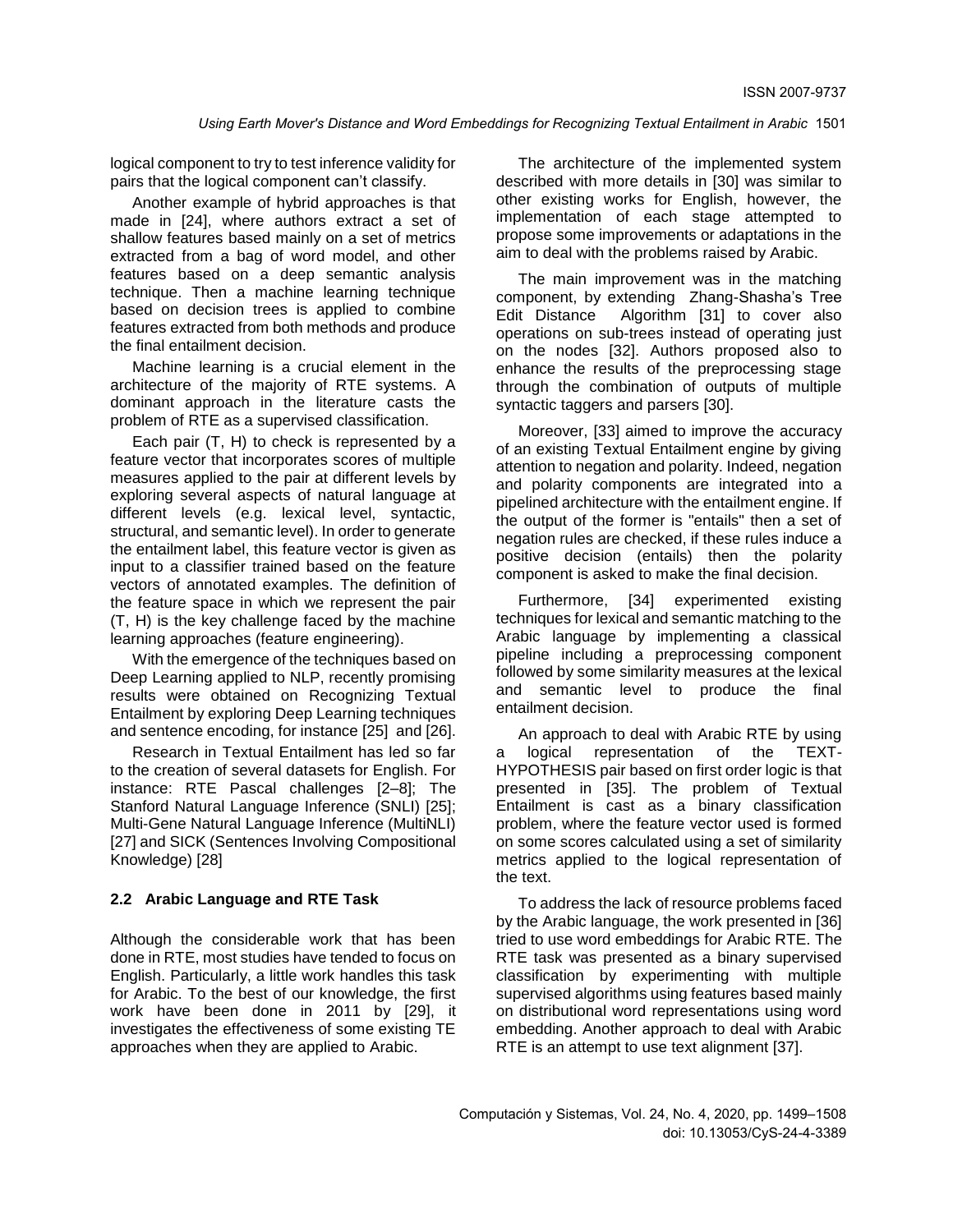The problem of RTE is transformed into the problem of finding the best alignment between T components and H components.

This alignment is modeled as an assignment problem that consists of finding an optimal weight matching in a weighted bipartite graph. Then, a supervised classifier based mainly on a set of features that measure the quality of the alignment between T and H is asked to assign the final entailment label.

There is little work on the application of Textual Entailment as a subtask in Arabic NLP application. For instance, [38] attempted to exploit Textual Entailment to improve Arabic text summarization. The entailment engine used is based on cosine directional similarity. Moreover, [39] used Textual Entailment to perform the Arabic claim verification task. The Textual Entailment component developed in this work employed a cross-lingual approach and use an Enhanced Sequential Inference Model (ESIM) trained on a large corpus for English and evaluated in XNLI multilingual corpus [40].

Unlike research carried out in this area for English, we did not find significant data for Arabic. To the best of our knowledge, the only resources publically available are the dataset ArbTEDS [41] and XNLI multilingual corpus [40].

### **2.3 Word Mover's Distance**

Word Mover's Distance (WMD) [42] is a distance function that exploits word embeddings, which learn semantically meaningful representations for words, to compute a distance between text documents. It is defined as an optimization problem assuming that the dissimilarity between two text documents can be computed as the minimum amount of distance that the embedded words of one document need to "travel" to reach the embedded words of another document. This distance is cast as a special case of the Earth Mover's Distance [43], a well-known problem that in turn can be cast as a transportation problem for which several solvers have been proposed.

The documents are presented using nBOW representation to represent the weight or the importance of each word. More precisely, let d1 and d2 be two documents after removing their Out-Of-Vocabulary (OOV) words (i.e., their words that not exist in the word embeddings vocabulary). Firstly, a vocabulary V is created of words contained in d1 and d2, and used to transform d1 and d2 on BoW representations (Word frequencies), and then each word frequency in document BoW representation is normalized by the length of the document. A distance matrix M between word vectors of the vocabulary V is constructed using Euclidean distance. Finally, the WMD is computed as the EMD between the nBow representations of d1 and d2 using the distance matrix M, formally:

$$
WMD(d1, d2)
$$
  
= EMD(nBoW(d1), nBoW(d2), M). (1)

# **3 Proposed Approach**

We propose in this work an approach to recognize Textual Entailment by using a new measure of similarity inspired from Word Mover's Distance (WMD) that we modify and we extend in order to take into account some characteristics of Textual Entailment relation. Otherwise, we combine word embedding and classical knowledge resources while computing the distances between individual words to limit the problem of Out-Of-Vocabulary (OOV) related to gaps in a word embedding. This similarity measure is then used as the main feature to make the decision on the entailment label by a machine learning classifier.

### **3.1 Preprocessing and Enrichment**

In the first step, we apply some basic preprocessing operations to pairs (TEXT, HYPOTHESIS) namely: segmenting the text, normalizing temporal expressions and numbers, annotating named entities, extracting lemmas, and removing stop words.

The result of this stage is formulated as a sequence of components belonging to one of the following types: Named Entity (NE), Temporal Expression, Number, ordinary word. Then the TEXT and HYPOTHESIS are represented as a bag of components with their vector presentations in a word embedding model, and each component  $c_{\rm i}$  is associated with its frequency in the text: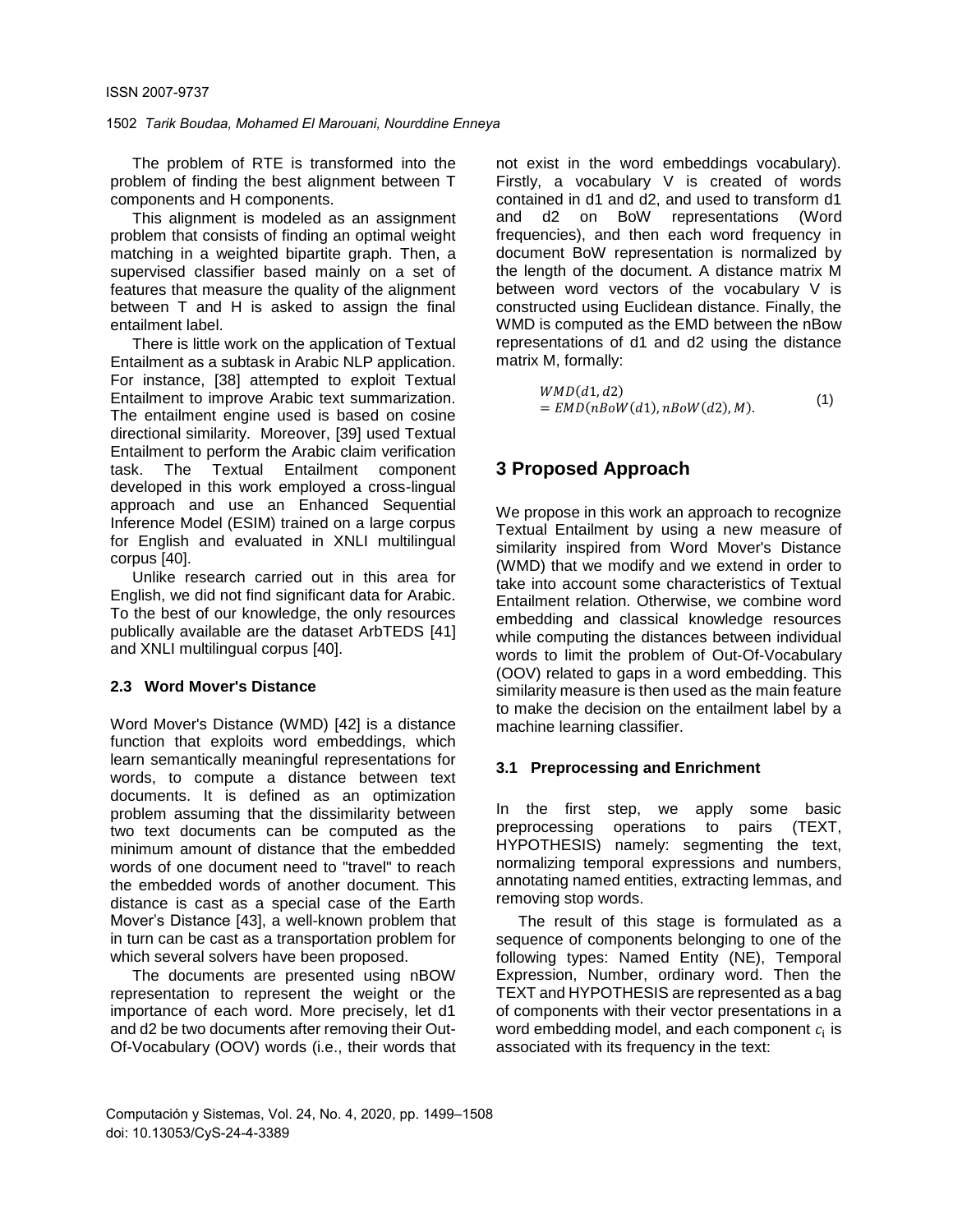$(c_1, V(c_1), f_1), (c_2, V(c_2), f_2)$  $(2)$ 

In the following, we will refer to the frequency of a component in a text by the term weight.

To limit the effect of the order less property of the standard Bag-of-words model the tokens associated to named entities are grouped as a single component and temporal expressions and numbers are filtered out and handled separately.

Unlike in WMD, in our text representation, we do not normalize the weight of a component by the total weight of all components of the document (text). In fact, generally, T contains more words than H. Thus, if we make this normalization, a same word that appears both in T and H will have a higher importance in H. This can be a good choice to compare the similarity or the equivalence of documents, but this seems not to be the case for an asymmetric relation such as Textual Entailment.

Furthermore, one limitation of word embedding is that in order to have a vector representation of a word, it must be in the vocabulary of the used word embedding model. To limit this problem, we used lemmatization and we enriched words and named entities with a set of equivalents using external knowledge resources. If a component is not found in the word embedding vocabulary, it will be replaced by its equivalent found in the vocabulary.

Indeed, in addition to synonyms extracted from Arabic WordNet [44], we used the free and open knowledge base Wikidata to automatically extract equivalents for named entities. This knowledge base contains data mainly structured as items, each one having a label, a description, a set of aliases, and statements that describe detailed characteristics of an item and consist of a property and a value such as "educated at". We exploited this information, to enrich named entities by their equivalents such as for instance "Donald Trump" can be replaced by "Donald John Trump" or "Donald Trump" and "President of the United States" or even "USA".

### **3.2 RTE Task as Earth Mover's Distance**

In the Textual Entailment task, the TEXT generally contains more information than the HYPOTHESIS. While WMD distance performs total matching between two documents, in our case of Textual Entailment, we considered that the comparison between TEXT and HYPOTHESIS should be conducted by a partial matching, and this partial matching is allowed in Earth Mover's Distance. We correlate the problem of recognizing Textual Entailment to the value of EMD between TEXT and HYPOTHESIS representations. As generally, the total weights of the representations of the TEXT and the HYPOTHESIS are unequal we consider the case where weight flows from the heavier representation (the TEXT) to the lighter one (the HYPOTHESIS) until all weight in the lighter representation has been covered.

A formal definition of the Textual Entailment task as an Earth Mover's Distance problem between the representations of the TEXT and HYPOTHESIS is given in the rest of this section.

Let T and H be, respectively, be the TEXT and the HYPOTHESIS. Each component  $t_i$  in T (respectively  $h_i$  in H) is given a weight  $w_i$ (respectively  $u_i$ ), in such way, T and H can be defined as follows:

$$
T = \{ (t_1, w_1), (t_2, w_2), \dots, (t_m, w_m) \},
$$
 (3)

$$
H = \{ (h_1, u_1), (h_2, u_2), \dots, (h_n, u_n) \}.
$$
 (4)

Let W and U be the total weight in T and H respectively (i.e.  $W = \sum_{i=1}^{m} w_i$  and  $U = \sum_{i=1}^{n} u_i$ ).

And  $V(t_i)$  and  $V(h_i)$  the vector representations of  $t_i$  and  $h_i$  respectively in a word embedding model.

According to EMD nomenclature, a flow between T and H is defined as a matrix:  $f =$  $(f_{ij}) \in R^{m \times n}$  where  $f_{ij}$  represents the flow between  $t_i$  and  $h_i$  (i.e. the amount of weight at  $t_i$  which is matched to weight at  $h_i$  ).

A flow  $f$  is feasible between the TEXT and the HYPOTHESIS iff the following EMD constraints are respected:

$$
f_{ij} \ge 0 \quad ; \quad i = 1, \dots, m, j = 1, \dots, n \tag{5}
$$

$$
\sum_{j=1}^{n} f_{ij} \le w_i \text{ where } 1 \le i \le m,
$$
 (6)

$$
\sum_{i=1}^{m} f_{ij} \le u_i \text{ where } 1 \le j \le n, \tag{7}
$$

Computación y Sistemas, Vol. 24, No. 4, 2020, pp. 1499–1508 doi: 10.13053/CyS-24-4-3389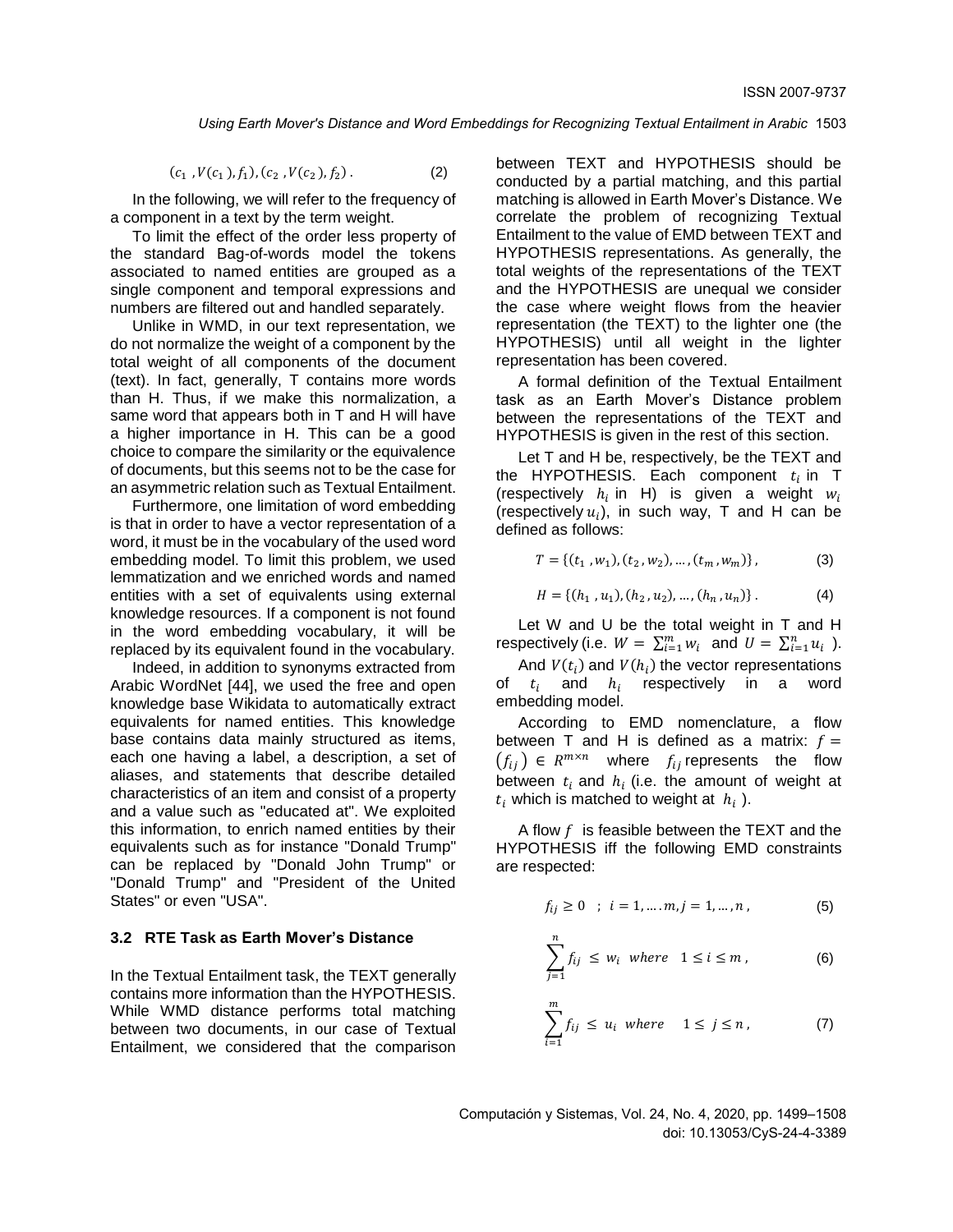$$
\sum_{i=1}^{m} \sum_{j=1}^{n} f_{ij} = min(W, U).
$$
 (8)

The work done by feasible flow  $f$  in matching T and H is defined as follows:

$$
W(f, T, H) = \sum_{i=1}^{m} \sum_{j=1}^{n} f_{ij} \times d(t_i, h_j).
$$
 (9)

While:  $d(t_i, h_j) = 0$  if  $t_i$  and  $h_j$  are equivalents, else  $d\left( t_{i},h_{j}\right)$  is the Euclidean distance between  $t_{i}$ and  $h_j$  vector representations  $V(t_i)$  and  $V\big(h_j\big)$ 

Finally, we define our measure for capturing Textual Entailment between T and H as the EMD between T and H but without normalizing by the total weights in H, as given by the formula:

$$
EMD(T, H) = min_{f \in F(T, H)} W(f, T, H). \qquad (10)
$$

While *F(T, H)* is the set of all feasible flows between T and H. The measure  $EMD(T, H)$  is the main feature used with three other features to make the final entailment label by a machine learning classifier. These features are:

- ‒ Number of named entities present in H but not exist in T,
- ‒ Number of (normalized) temporal expressions present in H but not exist in T,
- ‒ Number of (normalized) numbers found in H but not found in T.

## **4 Evaluation**

### **4.1 Experiments and Result**

To validate our approach we used the Arabic Textual Entailment dataset [41] for evaluation, which comprises 600 (T,H) pairs. This dataset also allowed us to compare the accuracy of our system with other works that used the same data. We preprocessed this dataset using Farasa [45] for segmentation, lemmatization, and named entity recognition, and AraTimex [46] for temporal expressions and numbers normalization. For word embeddings, we employed n-gram model of AraVec [47] useful in our case to retrieve named entities containing more than one word.

Taking into account the small size of this dataset, we proposed two evaluation strategies to avoid biased results and then to have a realistic estimate of the generalization error of the model.

In the first strategy, we split the dataset in such a way that 75% of pairs are used for training and model hyperparameters tuning using Grid Search, while the 25% remaining data is used for testing (held out). In the second strategy, we executed Nested 10 K-Fold cross-validation on the entire dataset to avoid the risk of optimistically biasing our model evaluations and yielding an optimistic score. In this case, first, an inner cross validation is used to tune model parameters using Grid Search and then select the best model. Second, an outer cross validation is employed to evaluate the model selected by the inner cross validation in unseen data.

We conducted our experiments with various classifiers (Extra Trees, Random Forest, AdaBoost, Gradient Boosting, Logistic Regression, SVM) using scikit-learn package. The only results reported are those of the best performing classifier (SVM with RBF kernel). Furthermore, to evaluate the impact of combining knowledge extracted from external resources (Wikidata and WordNet) and the use of word embedding, we considered two configurations of the system in these evaluations:

- Baseline configuration (B.C): In this case, the system uses only word embedding.
- ‒ Complete configuration (C.C): In this configuration, we combine the use of external knowledge resources and word embedding.

Additionally, we report results obtained using the same previous evaluation settings, while using WMD instead of our extended measure for Textual Entailment.

Table 1 shows the accuracy results of each evaluation strategy.

To compare with state of the art work, we also reported in the same table, the results obtained by previous systems on the same dataset, these systems are: LR-ALL [36] and ARTESys+ [37] described previously in section 2.

All these results obtained by different evaluation strategies, show the success of our approach based on the Earth Mover's Distance for Textual Entailment. Indeed, the results obtained are comparable or exceed the results obtained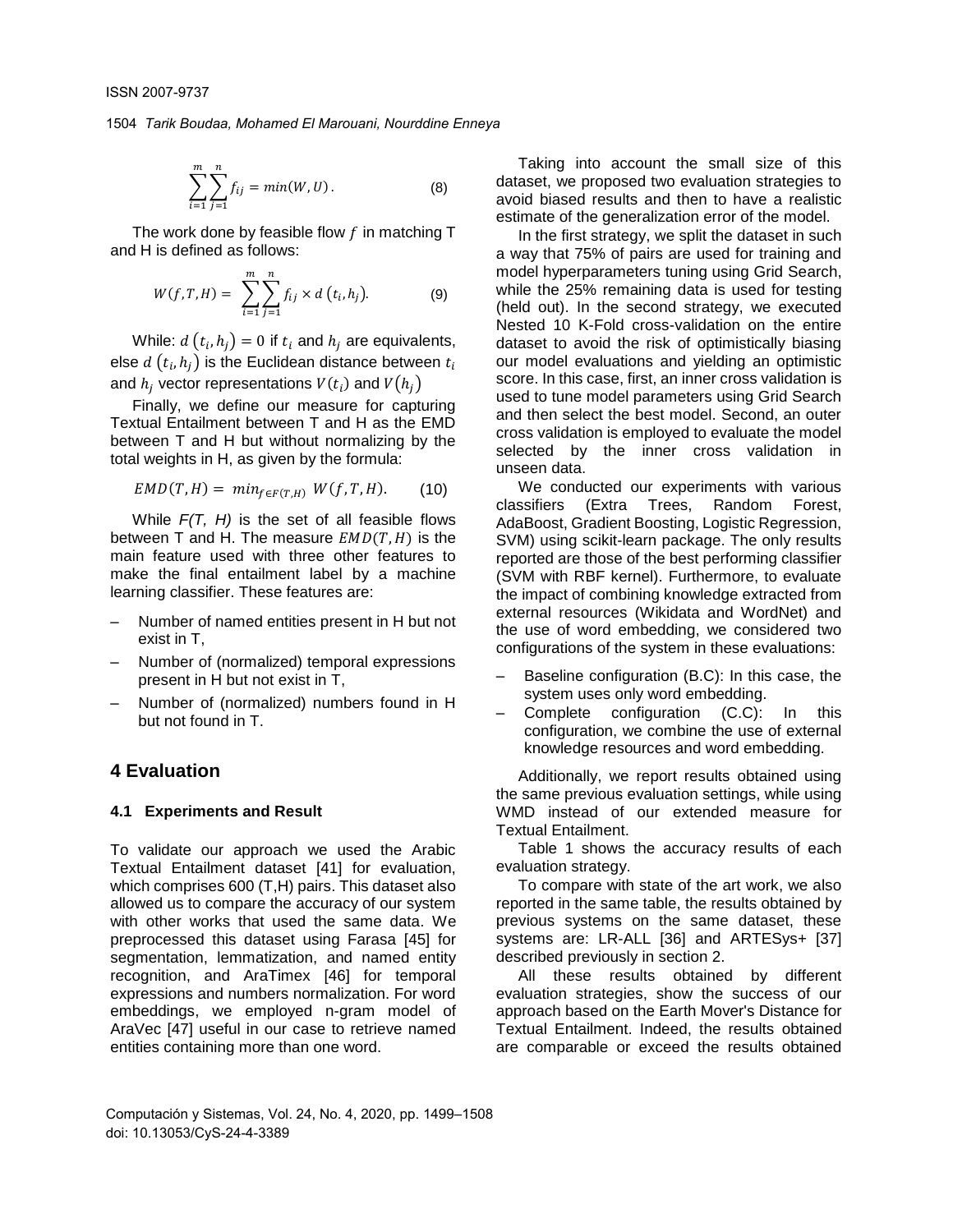previously by the main previous studies on Arabic Textual Entailment. Additionally, results show clearly that our measure performs better in Textual Entailment than WMD created for measuring document similarity, and enhance the accuracy by about 11% in nested cross validation.

Furthermore, results show the effectiveness of combining word embedding and knowledge extracted from resources such as Wikidata and WordNet to enhance the accuracy of recognizing Textual Entailment. In fact, the configuration C.C outperforms significantly the configuration B.C in all evaluations.

### **4.2 Error Analysis**

In our system, we assume that Textual Entailment is in correlation with the similarity measured using EMD between T and H representations. This measure does not take into account the asymmetric nature of Textual Entailment while computing the distance between components of T and H. For instance, in the following example (a) entails (b) while (b) does not entails (a). Our system will label the pair as Entails either if we consider the first sentence as T or as H because the distance computed between the vector representations of the words "assassinated" and "dead" will be always the same:

*(a) Ahmed is assassinated.*

*(b) Ahmed is dead.*

We think that accuracy can be improved if we take into account this characteristic of Textual Entailment. Additionally, the enrichment process implemented using knowledge resources Wikidata and WordNet makes it possible to limit the problem of Out-Of-Vocabulary (OOV) words and not to solve it completely. Thus, we think that it is important to quantify the effect of remaining (OOV) words after enrichment described previously. This effect quantification of OOV should be returned by the system together with  $EMD(T, H)$  and it can be used as an important element to judge the confidence in the entailment decision.

Another type of error rises from the text representation used that ignores extrapropositional aspects of meaning such as modality and negation and some important linguistic phenomena not taken into account by the bag-of-

| Acc.<br>75%-<br>25%<br>split | Acc.<br>$10 - CV$ | Acc.<br><b>Nested</b><br><b>10-CV</b> |
|------------------------------|-------------------|---------------------------------------|
| 77.33 %                      | 76.50 %           | 76.00 %                               |
| 73.33 %                      | 72.83%            | 72.66%                                |
| 63.33 %                      | 66.66%            | 65.00 %                               |
|                              | 76.2%             |                                       |
|                              | 75.84%            |                                       |
|                              |                   |                                       |

**Table 1.** Evaluation results

word model such as co-reference and syntactic relations between words.

# **5 Conclusion**

We propose in this work an approach to recognize Textual Entailment by using a new measure of similarity adapted to Textual Entailment, inspired from WMD and based on Earth mover's distance. Additionally, we combined word embeddings and classical knowledge resources to reduce the impact of OOV words and then increase the accuracy of Textual Entailment recognition. We used this measure with other features characterizing the difference in numbers, temporal expressions, and named entities between T and H. Then, a supervised Textual Entailment classifier, based on SVM, is used to assign the final entailment label.

Results show the effectiveness of this approach for Arabic, and we think that the accuracy may be improved if we add some global features that give attention to extra-propositional aspects of meaning such as modality and negation.

Although the implementation of this approach is applied to Arabic, it remains a generic approach, which can be applied, to other languages, since word embedding is language independent, and the resources used like Wikidata and WordNet exist for many languages.

## **References**

**1. Chierchia, G. & McConnell-Ginet, S. (2000).**  *Meaning and grammar: An introduction to semantics*. MIT press.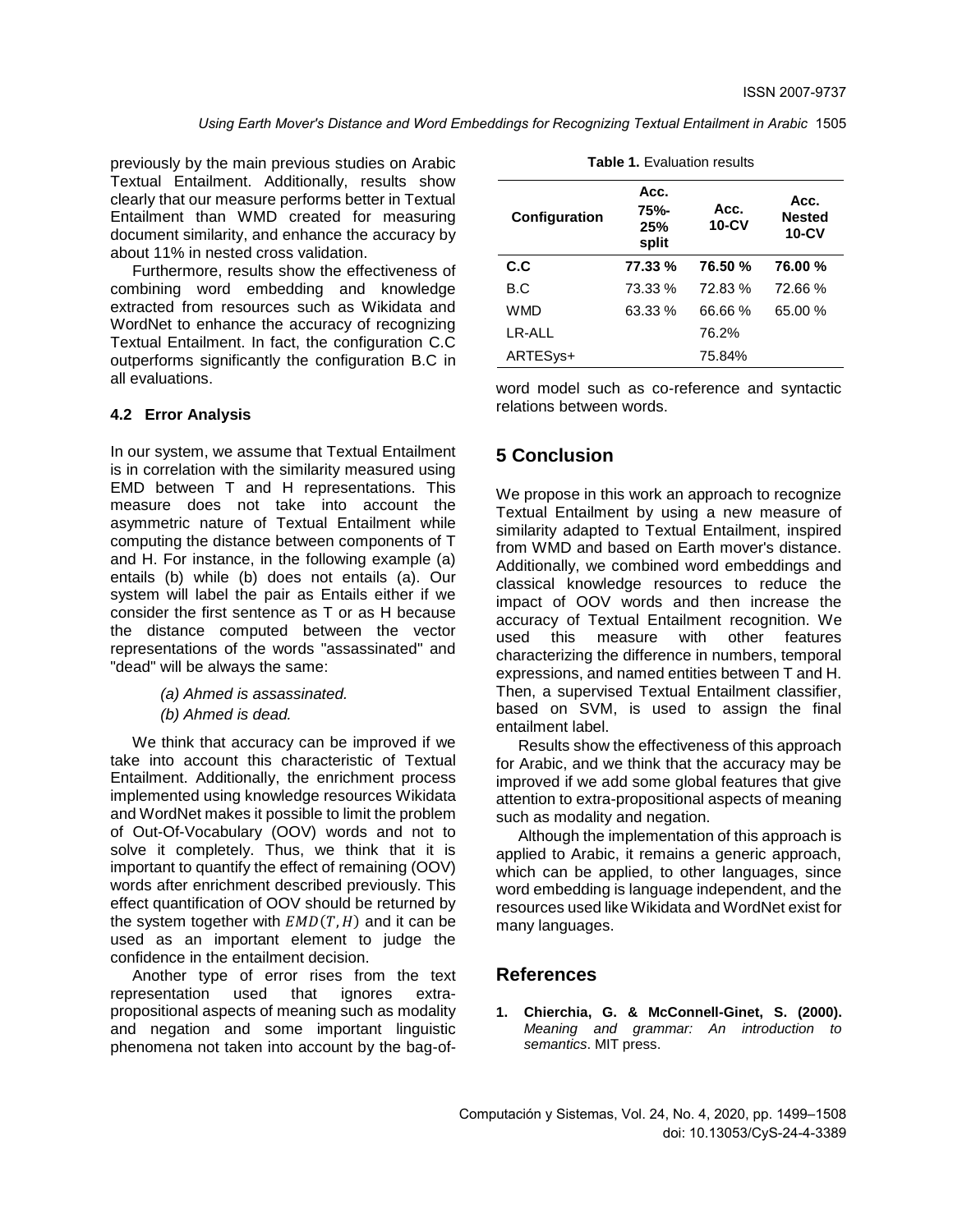- **2. Dagan, I., Glickman, O., & Magnini, B. (2006).** The PASCAL Recognising Textual Entailment Challenge. In **Quiñonero-Candela, J., Dagan, I., Magnini, B., & d'Alché-Buc, F. (Éd.)**. *Machine Learning Challenges. Evaluating Predictive Uncertainty, Visual Object Classification, and Recognising Tectual Entailment,* pp. 177–190, Springer Berlin Heidelberg. DOI:10.1007/11736 790\_9.
- **3. Bar-Haim, R., Dagan, I., Dolan, B., Ferro, L., Giampiccolo, D., Magnini, B., & Szpektor, I. (2006).** The second pascal recognising textual entailment challenge. *Proceedings of the second PASCAL Challenges Workshop on Recognising Textual Entailment,* Vol. 6, pp. 6–4.
- **4. Bentivogli, L., Clark, P., Dagan, I., & Giampiccolo, D. (2011).** The Seventh PASCAL Recognizing Textual Entailment Challenge. *TAC*. DOI:10.1.1.308.9602.
- **5. Bentivogli, L., Clark, P., Dagan, I., & Giampiccolo, D. (2009).** The Fifth PASCAL Recognizing Textual Entailment Challenge. *TAC*. DOI:10.1.1.232.1231.
- **6. Bentivogli, L., Magnini, B., Dagan, I., Dang, H.T., & Giampiccolo, D. (2009).** The Sixth PASCAL Recognizing Textual Entailment Challenge. *TAC*.
- **7. Giampiccolo, D., Dang, H.T., Magnini, B., Dagan, I., Cabrio, E., & Dolan, B. (2008).** The Fourth PASCAL Recognizing Textual Entailment Challenge. *TAC*.
- **8. Giampiccolo, D., Magnini, B., Dagan, I., & Dolan, B. (2007).** The third pascal recognizing textual entailment challenge. *Proceedings of the ACL-PASCAL workshop on textual entailment and paraphrasing,* pp. 1–9. Association for Computational Linguistics.
- **9. Glickman, O., Dagan, I., & Koppel, M. (2005).** A lexical alignment model for probabilistic textual entailment. *Machine Learning Challenges Workshop,* pp. 287–298. DOI:10.1.1.100.2750.
- **10. De Marneffe, M.C., Rafferty, A.N., & Manning, C.D. (2008).** Finding contradictions in text. *Proceedings of ACL´08: HLT*, pp. 1039–1047.
- **11. Castillo, J.J. (2011).** A WordNet-based semantic approach to textual entailment and cross-lingual textual entailment. *International Journal of Machine Learning and Cybernetics*, Vol. *2,* No. 3, pp. 177– 189. DOI:10.1007/s13042-011-0026-z.
- **12. Jijkoun, V., de Rijke, M., & et. al. (2005).**  Recognizing textual entailment using lexical similarity. *Proceedings of the PASCAL Challenges Workshop on Recognising Textual Entailment,* pp. 73–76.
- **13. MacCartney, B., Grenager, T., De Marneffe, M.C., Cer, D., & Manning, C.D. (2006).** Learning to recognize features of valid textual entailments. *Proceedings of the main conference on Human Language Technology Conference of the North American Chapter of the Association of Computational Linguistics,* pp. 41–48. DOI:10.3115/ 1220835.1220841
- **14. De Marneffe, M.C., Grenager, T., MacCartney, B., Cer, D., Ramage, D., Kiddon, C., & Manning, C.D. (2007).** Aligning semantic graphs for textual inference and machine reading. *Proceedings of the AAAI Spring Symposium,* pp. 468–476.
- **15. Kouylekov, M. & Magnini, B. (2005).** Recognizing textual entailment with tree edit distance algorithms. *Proceedings of the First Challenge Workshop Recognising Textual Entailment,* pp. 17–20. DOI: 10.1.1.124.247.
- **16. Mehdad, Y. (2009).** Automatic cost estimation for tree edit distance using particle swarm optimization. *Proceedings of the ACL-IJCNLP´09 Conference Short Papers,* pp. 289–292. DOI:10.3115/1667583. 1667672.
- **17. Mehdad, Y., Cabrio, E., Negri, M., Kouylekov, M., & Magnini, B. (2009).** Using Lexical Resources in a Distance-Based Approach to RTE. *TAC*.
- **18. Mehdad, Y., Negri, M., Cabrio, E., Kouylekov, M., & Magnini, B. (2009).** Edits: An open source framework for recognizing textual entailment. *Proc. TAC*.
- **19. Akhmatova, E. (2005).** Textual entailment resolution via atomic propositions. *Proceedings of the PASCAL Challenges Workshop on Recognising Textual Entailment,* Vol. 150.
- **20. Bos, J. & Markert, K. (2006).** When logical inference helps determining textual entailment (and when it doesn't). *Proceedings of the Second Pascal Rte Challenge,* pp. 26.
- **21. Raina, R., Ng, A.Y., & Manning, C.D. (2005).** Robust textual inference via learning and abductive reasoning. *AAAI, Conference: Proceedings, The Twentieth National Conference on Artificial Intelligence and the Seventeenth Innovative Applications of Artificial Intelligence Conference,* pp. 1099–1105.
- **22. Fowler, A., Hauser, B., Hodges, D., Niles, I., Novischi, A., & Stephan, J. (2005).** Applying COGEX to recognize textual entailment. *Proceedings of the PASCAL Challenges Workshop on Recognising Textual Entailment,* pp. 69–72. DOI: 10.1007/11736790\_24.
- **23. Clark, P. & Harrison, P. (2009).** An Inference-Based Approach to Recognizing Entailment. In *TAC*. DOI:10.1.1.148.7817.

Computación y Sistemas, Vol. 24, No. 4, 2020, pp. 1499–1508 doi: 10.13053/CyS-24-4-3389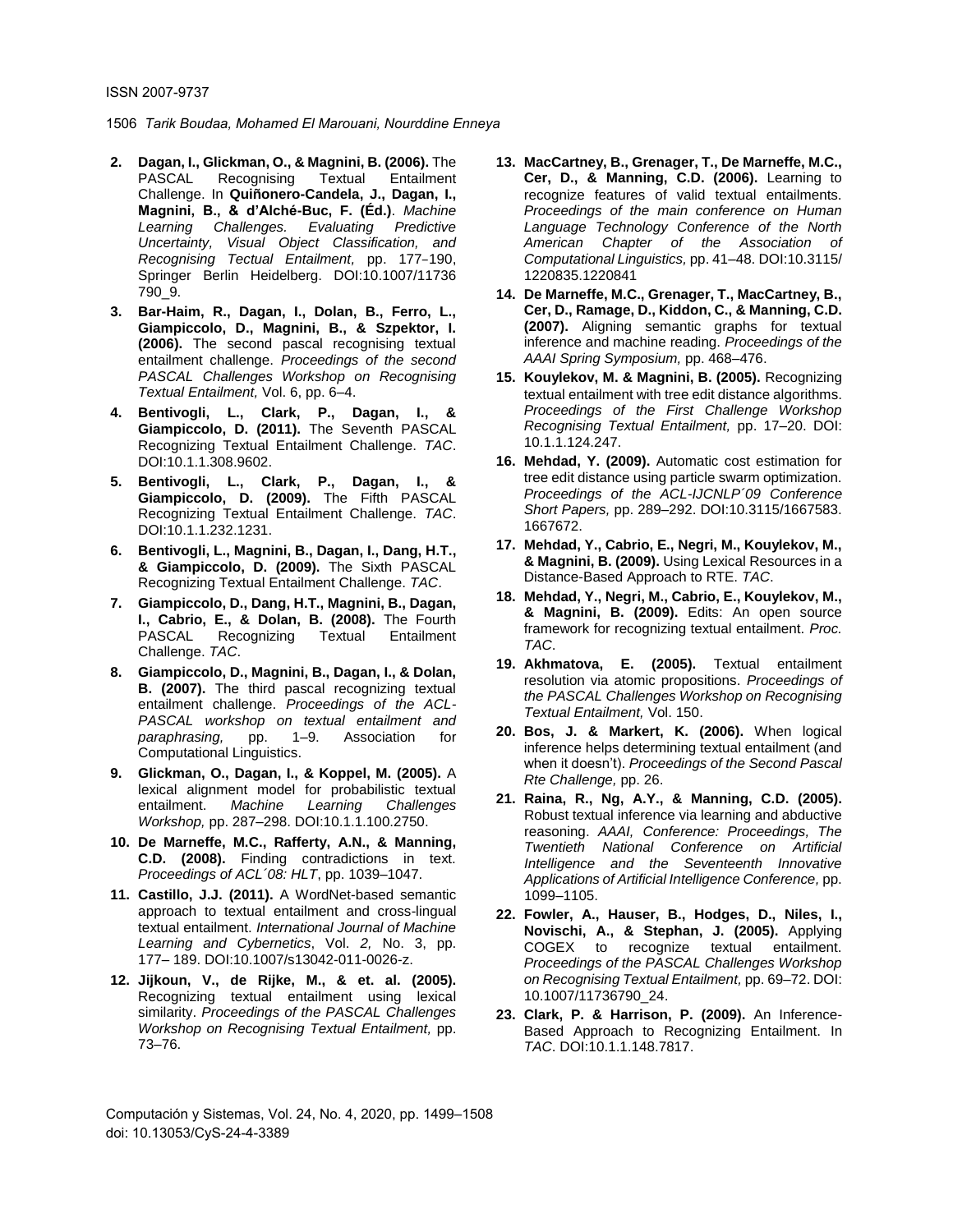- **24. Bos, J. & Markert, K. (2005).** Recognising textual entailment with logical inference. *Proceedings of the conference on Human Language Technology and Empirical Methods in Natural Language Processing* pp. 628–635. DOI:10.3115/1220575.1220654.
- **25. Bowman, S.R., Angeli, G., Potts, C., & Manning, C. D. (2015).** *A large annotated corpus for learning natural language inference. arXiv preprint arXiv:1508.05326*.
- **26. Rocktäschel, T., Grefenstette, E., Hermann, K. M., Kočiskỳ, T., & Blunsom, P. (2015).** *Reasoning about entailment with neural attention. arXiv:1509.06664*.
- **27. Williams, A., Nangia, N., & Bowman, S.R. (2017).** *A broad-coverage challenge corpus for sentence understanding through inference. arXiv:1704. 05426*.
- **28. Marelli, M., Menini, S., Baroni, M., Bentivogli, L., Bernardi, R., & Zamparelli, R. (2014).** A SICK cure for the evaluation of compositional distributional semantic models. *Proceedings of the Ninth International Conference on Language Resources and Evaluation (LREC'14),* pp. 216–223.
- **29. Alabbas, M. (2011).** ArbTE: Arabic textual entailment. *Proceedings of the Second Student Research Workshop associated with RANLP´11*, pp. 48–53.
- **30. Alabbas, M. (2013).** *Textual Entailment for Modern Standard Arabic* (PhD Thesis). The University of Manchester.
- **31. Zhang, K., & Shasha, D. (1989).** Simple fast algorithms for the editing distance between trees and related problems. *SIAM Journal on Computing*, Vol. 18, No. 6, pp. 1245–1262. DOI:10.1137/ 0218082
- **32. Alabbas, M., & Ramsay, A. (2013).** Natural Language Inference for Arabic Using Extended Tree Edit Distance with Subtrees. *Journal of Artificial Intelligence Research*, Vol. 48, pp. 1–22. DOI:10.1613/jair.3892.
- **33. L-Khawaldeh, F.T. (2015).** A Study of the Effect of Resolving Negation and Sentiment Analysis in Recognizing Text Entailment for Arabic. *World of Computer Science & Information Technology Journal*, Vol. 5, No. 7, pp. 124–128.
- **34. Khader, M., Awajan, A., & Alkouz, A. (2016).**  Textual Entailment for Arabic Language based on Lexical and Semantic Matching. *International Journal of Computing & Information Sciences*, Vol. 12, No. 1, pp. 67–74. DOI:10.21700/ijcis.2016.109.
- **35. Ben-Sghaier, M., Bakari, W., & Neji, M. (2018).** *Arabic Logic Textual Entailment with Feature Extraction and Combination.* Intelligent Systems

Design and Applications, Springer, pp. 400–409. DOI: 10.1007/978-3-030-16660-1\_40.

- **36. Almarwani, N. & Diab, M. (2017).** Arabic textual entailment with word embeddings. *Proceedings of the Third Arabic Natural Language Processing Workshop,* pp. 185–190. DOI:10.18653/v1/W17- 1322.
- **37. Boudaa, T., El Marouani, M., & Enneya, N. (2019).** Alignment Based Approach for Arabic Textual Entailment. *Procedia Computer Science*, Vol. 148, pp. 246–255. DOI:10.1016/j.procs.2019.01.067.
- **38. AL-Khawaldeh, F.T., & Samawi, V.W. (2015).** *Lexical Cohesion and Entailment based Segmentation for Arabic Text Summarization (LCEAS)*. Vol. 10.
- **39. Ghanem, B., Glavaš, G., Giachanou, A., Paolo, S., Ponzetto, P.R., & Rangel, F. (2019).** UPV-UMA at CheckThat! Lab: Verifying Arabic Claims using a Cross Lingual Approach. *CLEF.*
- **40. Conneau, A., Lample, G., Rinott, R., Williams, A., Bowman, S.R., Schwenk, H., & Stoyanov, V. (2018).** *Evaluating Cross-Lingual Sentence Representations.* arXiv:1809.05053.
- **41. Alabbas, M. (2013).** A Dataset for Arabic Textual Entailment. *Proceedings of the Student Research Workshop associated with RANLP´13,* pp. 7–13.
- **42. Kusner, M., Sun, Y., Kolkin, N., & Weinberger, K. (2015).** From word embeddings to document distances. *CML'15: Proceedings of the 32nd International Conference on International Conference on Machine Learning,* Vol. 37, pp 957– 966. DOI:10.5555/3045118.3045221.
- **43. Rubner, Y., Tomasi, C., & Guibas, L.J. (1998).** A metric for distributions with applications to image databases. *Sixth International Conference on Computer Vision,* pp. 59–66. DOI:10.1109/ICCV. 1998.710701.
- **44. ElKateb, S., Black, W., Rodríguez, H., Alkhalifa, M., Vossen, P., Pease, A., & Fellbaum, C. (2006).**  Building a WordNet for Arabic. *LREC,* pp. 29–34.
- **45. Abdelali, A., Darwish, K., Durrani, N., & Mubarak, H. (2016).** Farasa: A Fast and Furious Segmenter for Arabic. *Association for Computational Linguistics,* pp. 11–16.
- **46. Boudaa, T., El Marouani, M., & Enneya, N. (2018).**  Arabic Temporal Expression Tagging and Normalization. *International Conference on Big Data, Cloud and Applications,* pp. 546–557.
- **47. Soliman, A.B., Eissa, K., & El-Beltagy, S.R. (2017).** Aravec: A set of Arabic word embedding models for use in Arabic NLP. *Procedia Computer Science*, Vol. 117, pp. 256–265. DOI:10.1016/ j.procs.2017.10.117.

Computación y Sistemas, Vol. 24, No. 4, 2020, pp. 1499–1508 doi: 10.13053/CyS-24-4-3389